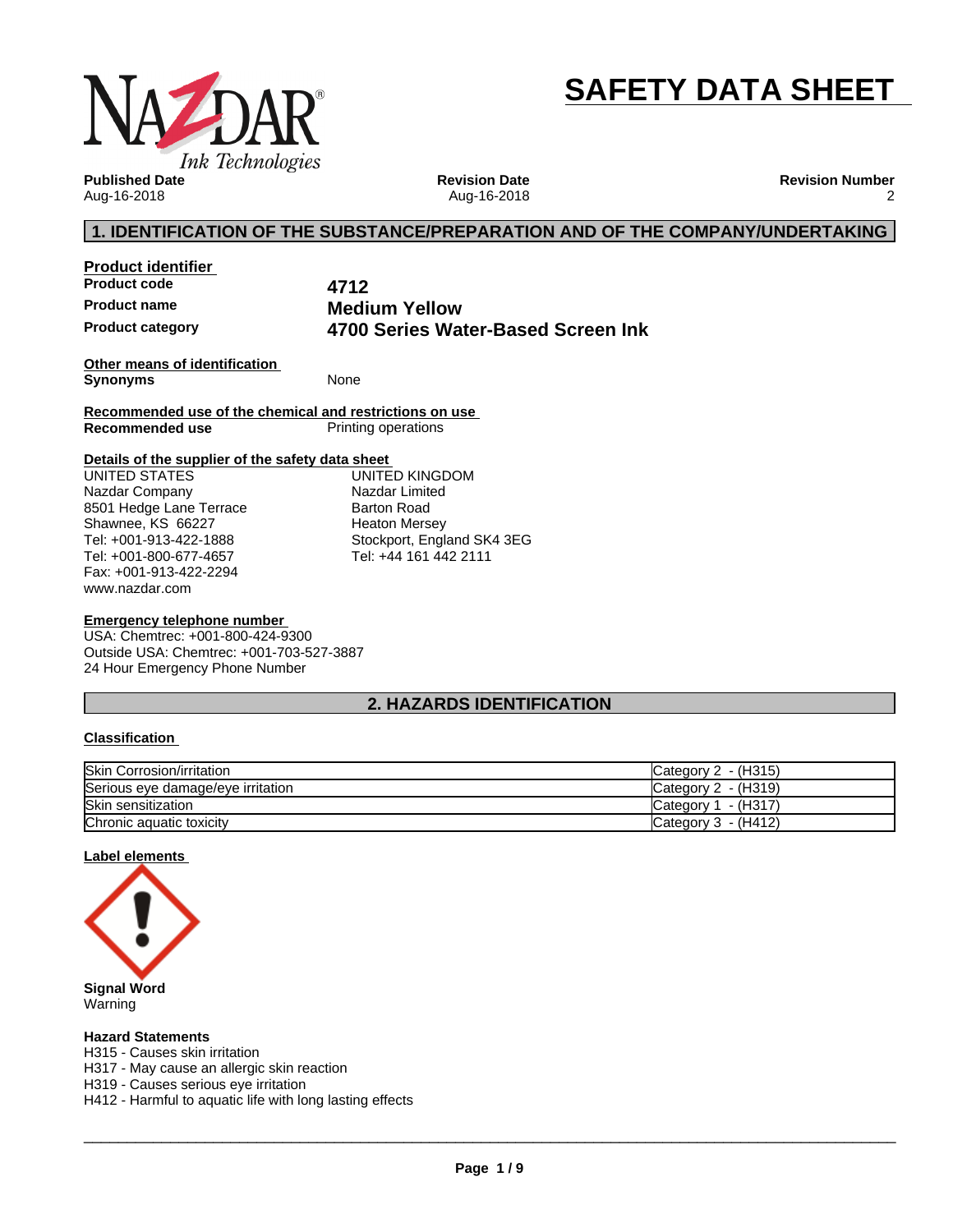#### **Precautionary Statements**

P264 - Wash face, hands and any exposed skin thoroughly after handling

P305 + P351 + P338 - IF IN EYES: Rinse cautiously with water forseveral minutes. Remove contact lenses, if present and easy to do. Continue rinsing

 $\_$  ,  $\_$  ,  $\_$  ,  $\_$  ,  $\_$  ,  $\_$  ,  $\_$  ,  $\_$  ,  $\_$  ,  $\_$  ,  $\_$  ,  $\_$  ,  $\_$  ,  $\_$  ,  $\_$  ,  $\_$  ,  $\_$  ,  $\_$  ,  $\_$  ,  $\_$  ,  $\_$  ,  $\_$  ,  $\_$  ,  $\_$  ,  $\_$  ,  $\_$  ,  $\_$  ,  $\_$  ,  $\_$  ,  $\_$  ,  $\_$  ,  $\_$  ,  $\_$  ,  $\_$  ,  $\_$  ,  $\_$  ,  $\_$  ,

P337 + P313 - If eye irritation persists: Get medical advice/attention

P261 - Avoid breathing dust/fume/gas/mist/vapors/spray

P333 + P313 - If skin irritation or rash occurs: Get medical advice/attention

P273 - Avoid release to the environment

P280 - Wear protective gloves/protective clothing/eye protection/face protection

#### **Hazards not otherwise classified (HNOC)**

Toxic to aquatic life.

### **3. COMPOSITION/INFORMATION ON INGREDIENTS**

#### **Mixture**

| <b>Component</b>                    | <b>CAS-No</b>  | Weight % | Trade<br><b>Secret</b> | <b>Note</b> |
|-------------------------------------|----------------|----------|------------------------|-------------|
| Dipropylene glycol monomethyl ether | 34590-94-8     | - 5      |                        |             |
| Titanium dioxide                    | 13463-67-7     | - 5      |                        |             |
| 2-(Dimethylamino) ethanol           | $108 - 01 - 0$ | - 5      |                        |             |
| <b>Additive</b>                     | Trade Secret   | < 0.5    |                        |             |

\*The exact percentage (concentration) of composition has been withheld as a trade secret.

### **4. FIRST AID MEASURES**

#### **Description of first aid measures**

| <b>General Advice</b> | Show this safety data sheet to the doctor in attendance.                                                                                                                                                  |
|-----------------------|-----------------------------------------------------------------------------------------------------------------------------------------------------------------------------------------------------------|
| <b>Eye Contact</b>    | Immediately flush with plenty of water. After initial flushing, remove any contact lenses and<br>continue flushing for at least 15 minutes. Get medical attention if irritation develops and<br>persists. |
| <b>Skin Contact</b>   | Wash off immediately with soap and plenty of water for at least 15 minutes. Remove<br>contaminated clothing. If irritation (redness, rash, blistering) develops, get medical attention.                   |
| <b>Inhalation</b>     | Remove person to fresh air and keep comfortable for breathing. If breathing is irregular or<br>stopped, administer artificial respiration. Get medical attention immediately.                             |
| <b>Ingestion</b>      | Do NOT induce vomiting. Never give anything by mouth to an unconscious person. Call a<br>physician or poison control center immediately.                                                                  |

**Most important symptoms and effects, both acute and delayed**

None under normal use conditions.

#### **Indication of any immediate medical attention and special treatment needed**

**Notes to Physician** Treat symptomatically.

### **5. FIRE-FIGHTING MEASURES**

#### **Suitable Extinguishing Media**

Foam. Carbon dioxide (CO2). Dry chemical. Water spray. Use extinguishing measures that are appropriate to local circumstances and the surrounding environment.

#### **Unsuitable Extinguishing Media**

No information available.

#### **Specific Hazards Arising from the Chemical**

Thermal decomposition can lead to release of irritating gases and vapors. May emit toxic fumes under fire conditions.

#### **Protective Equipment and Precautions for Firefighters**

As in any fire, wear self-contained breathing apparatus pressure-demand, MSHA/NIOSH (approved or equivalent) and full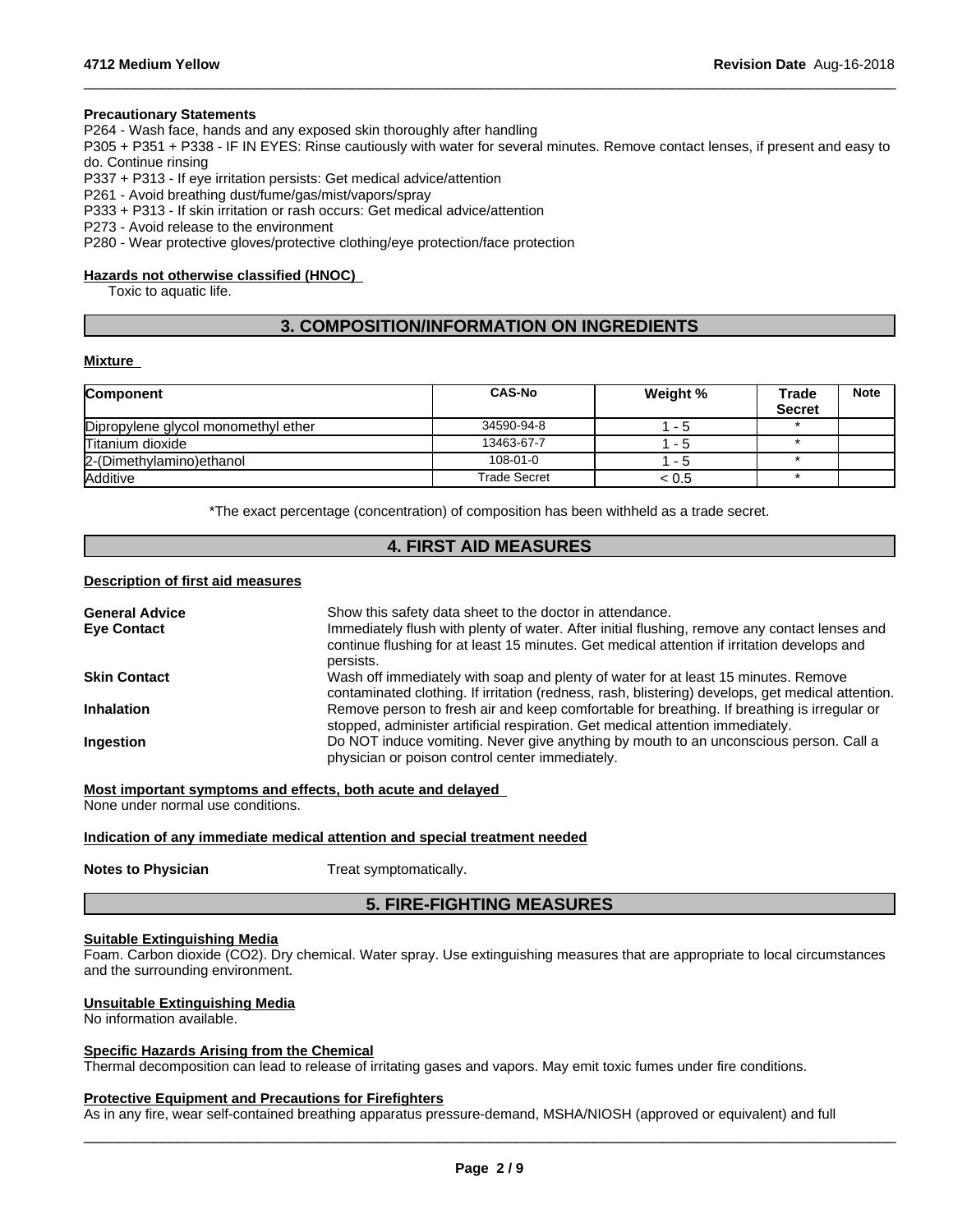protective gear. Cool containers / tanks with water spray. Sealed containers may rupture when heated.

### **6. ACCIDENTAL RELEASE MEASURES**

 $\_$  ,  $\_$  ,  $\_$  ,  $\_$  ,  $\_$  ,  $\_$  ,  $\_$  ,  $\_$  ,  $\_$  ,  $\_$  ,  $\_$  ,  $\_$  ,  $\_$  ,  $\_$  ,  $\_$  ,  $\_$  ,  $\_$  ,  $\_$  ,  $\_$  ,  $\_$  ,  $\_$  ,  $\_$  ,  $\_$  ,  $\_$  ,  $\_$  ,  $\_$  ,  $\_$  ,  $\_$  ,  $\_$  ,  $\_$  ,  $\_$  ,  $\_$  ,  $\_$  ,  $\_$  ,  $\_$  ,  $\_$  ,  $\_$  ,

#### **Personal precautions, protective equipment and emergency procedures**

**Personal Precautions** Remove all sources of ignition. Ventilate the area. Avoid contact with eyes, skin and clothing. Avoid breathing dust or vapor. Evacuate personnel to safe areas. Keep people away from and upwind of spill/leak.

#### **Environmental precautions**

Prevent product from entering drains. Prevent further leakage or spillage if safe to do so. Keep out of drains, sewers, ditches and waterways. Local authorities should be advised if significant spillages cannot be contained.

#### **Methods and material for containment and cleaning up**

Contain spillage, and then collectwith non-combustible absorbent material, (e.g. sand, earth, diatomaceous earth, vermiculite) and place in container for disposal according to local / national regulations (see section 13). Use clean non-sparking tools to collect absorbed material.

### **7. HANDLING AND STORAGE**

#### **Precautions for safe handling**

| <b>Handling</b>                                              | Use personal protective equipment as required. Do not eat, drink or smoke when using this<br>product. Ensure adequate ventilation.                                                                                                        |
|--------------------------------------------------------------|-------------------------------------------------------------------------------------------------------------------------------------------------------------------------------------------------------------------------------------------|
| Conditions for safe storage, including any incompatibilities |                                                                                                                                                                                                                                           |
| <b>Storage</b>                                               | Keep containers tightly closed in a dry, cool and well-ventilated place. Keep away from<br>open flames, hot surfaces and sources of ignition. Keep container closed when not in use.<br>Keep out of the reach of children. Do not freeze. |
| <b>Incompatible Products</b>                                 | Strong acids. Strong bases. Strong oxidizing agents. Reducing agent.                                                                                                                                                                      |

### **8. EXPOSURE CONTROLS/PERSONAL PROTECTION**

#### **Control parameters**

#### **Exposure limits**

| Component                           | <b>ACGIH TLV</b>         |
|-------------------------------------|--------------------------|
| Dipropylene glycol monomethyl ether | TWA: 100 ppm             |
| 34590-94-8                          | STEL: 150 ppm            |
|                                     | <b>ISkin</b>             |
| Titanium dioxide                    | TWA: $10 \text{ mg/m}^3$ |
| 13463-67-7                          |                          |
|                                     |                          |

| <b>Component</b>                    | <b>OSHA PEL</b>                      |
|-------------------------------------|--------------------------------------|
| Dipropylene glycol monomethyl ether | TWA: 100 ppm                         |
| 34590-94-8                          | $TWA: 600$ mg/m <sup>3</sup>         |
|                                     | lSkin                                |
| Titanium dioxide                    | TWA: 15 mg/m <sup>3</sup> total dust |
| 13463-67-7                          |                                      |

| Component                                         | <b>OSHA PEL (vacated)</b>                             |
|---------------------------------------------------|-------------------------------------------------------|
| Dipropylene glycol monomethyl ether<br>34590-94-8 | TWA: 100 ppm<br>TWA: 600 mg/m <sup>3</sup>            |
|                                                   | STEL: 150 ppm<br>$\textsf{ISTEL}: 900 \text{ mg/m}^3$ |
|                                                   | <b>ISkin</b>                                          |
| Titanium dioxide<br>13463-67-7                    | TWA: 10 mg/m <sup>3</sup> total dust                  |
|                                                   |                                                       |

| Component              | $\sim$ $\sim$<br>¬мι∧.<br>lOntario<br>,,,, |  |
|------------------------|--------------------------------------------|--|
| __________<br>________ |                                            |  |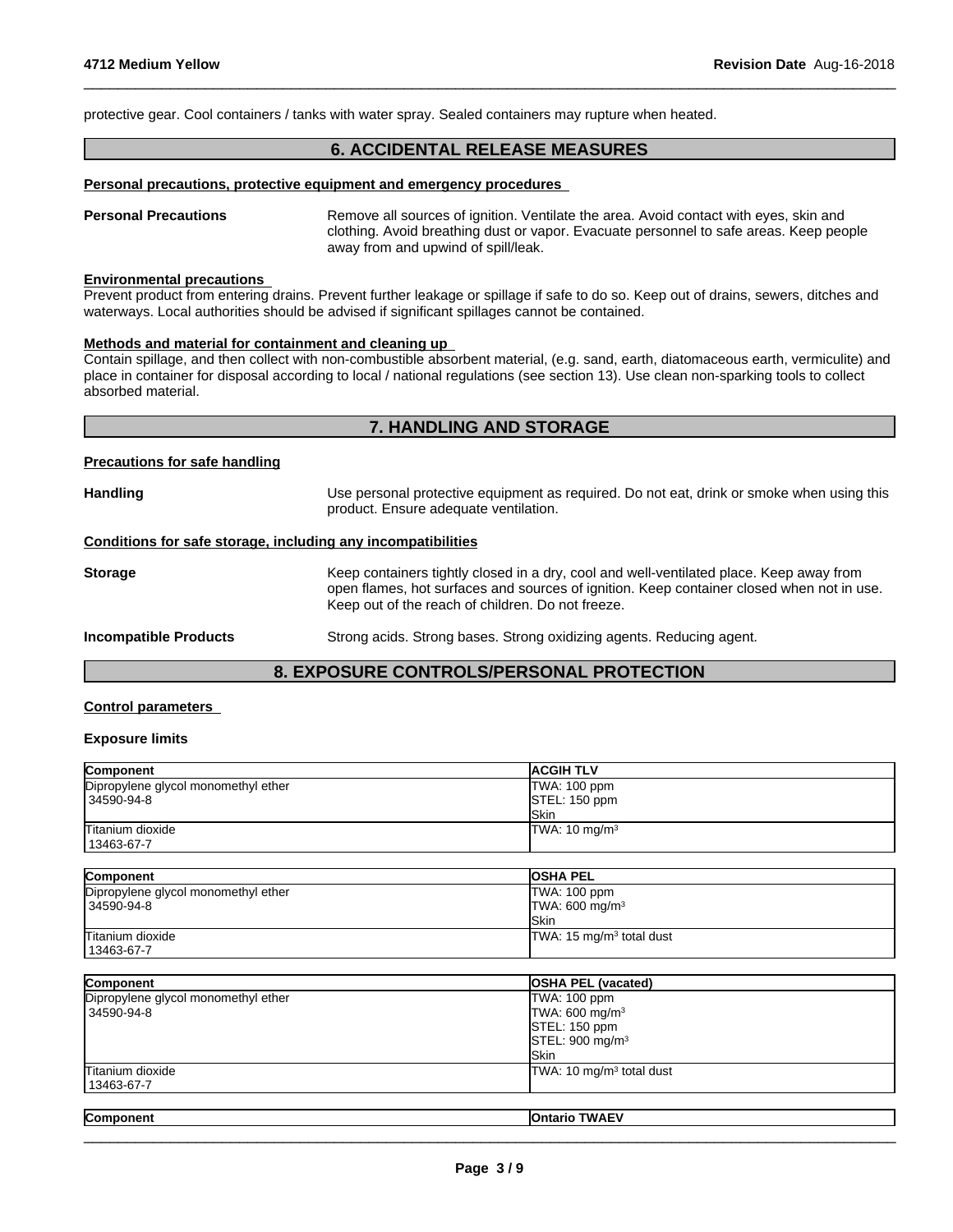| Dipropylene glycol monomethyl ether<br>34590-94-8 | TWA: 100 ppm<br>STEL: 150 ppm<br><b>ISkin</b>                                        |
|---------------------------------------------------|--------------------------------------------------------------------------------------|
| Titanium dioxide<br>13463-67-7                    | TWA: 10 mg/m <sup>3</sup>                                                            |
| 2-(Dimethylamino) ethanol<br>108-01-0             | TWA: 3 ppm<br>TWA: 11 mg/m <sup>3</sup><br>STEL: 6 ppm<br>STEL: 22 mg/m <sup>3</sup> |

| <b>Component</b>                    | <b>IMexico OEL (TWA)</b>           |
|-------------------------------------|------------------------------------|
| Dipropylene glycol monomethyl ether | TWA/VLE-PPT: 100 ppm               |
| 34590-94-8                          | TWA/VLE-PPT: 60 mg/m <sup>3</sup>  |
|                                     | <b>ISTEL/PPT-CT: 150 ppm</b>       |
|                                     | STEL/PPT-CT: 900 mg/m <sup>3</sup> |
| Titanium dioxide                    | TWA/VLE-PPT: 10 mg/m <sup>3</sup>  |
| 13463-67-7                          | $\textsf{ISTEL/PPT-CT: 20 mq/m}^3$ |

### **Appropriate engineering controls**

**Engineering Measures Provide a good standard of general ventilation. Natural ventilation is from doors, windows** etc. Controlled ventilation means air is supplied or removed by a powered fan. Users are advised to consider national Occupational Exposure Limits or other equivalent values. In case of insufficient ventilation, wear suitable respiratory equipment.

### **Individual protection measures, such as personal protective equipment**

| <b>Eve/Face Protection</b>            | Wear safety glasses with side shields (or goggles). If splashes are likely to occur:. Wear<br>suitable face shield. Ensure that eyewash stations and safety showers are close to the<br>workstation location.                                                                                                                           |
|---------------------------------------|-----------------------------------------------------------------------------------------------------------------------------------------------------------------------------------------------------------------------------------------------------------------------------------------------------------------------------------------|
| <b>Skin Protection</b>                | Wear impervious protective clothing, including boots, gloves, lab coat, apron or coveralls,<br>as appropriate, to prevent skin contact.                                                                                                                                                                                                 |
| <b>Respiratory Protection</b>         | If exposure limits are exceeded or irritation is experienced, NIOSH/MSHA approved<br>respiratory protection should be worn. Respiratory protection must be provided in<br>accordance with current local regulations.                                                                                                                    |
| <b>General Hygiene Considerations</b> | Handle in accordance with good industrial hygiene and safety practice. Wash hands before<br>eating, drinking or smoking. Wash contaminated clothing before reuse. Avoid contact with<br>eyes, skin and clothing. Wear suitable gloves and eye/face protection. Regular cleaning of<br>equipment, work area and clothing is recommended. |

### **9. PHYSICAL AND CHEMICAL PROPERTIES**

| Information on basic physical and chemical properties |                          |                       |                          |  |  |
|-------------------------------------------------------|--------------------------|-----------------------|--------------------------|--|--|
| <b>Physical State</b>                                 | Liquid                   | Appearance            | Colored                  |  |  |
| Odor                                                  | No information available | <b>Odor Threshold</b> | No information available |  |  |
| <b>Property</b>                                       | Values                   | Remarks • Method      |                          |  |  |
| рH                                                    |                          | No data available     |                          |  |  |
| <b>Melting Point / Freezing Point</b>                 |                          | No data available     |                          |  |  |
| <b>Boiling Point / Boiling Range</b>                  | > 100 °C / 212 °F        |                       |                          |  |  |
| <b>Flash Point</b>                                    | $> 94$ °C $/ > 201$ °F   | Setaflash closed cup  |                          |  |  |
| <b>Evaporation rate</b>                               |                          | No data available     |                          |  |  |
| <b>Flammability Limit in Air</b>                      |                          |                       |                          |  |  |
| Upper flammability limit                              |                          | No data available     |                          |  |  |
| Lower flammability limit                              |                          | No data available     |                          |  |  |
| <b>Vapor Pressure</b>                                 |                          | No data available     |                          |  |  |
| <b>Vapor Density</b>                                  |                          | No data available     |                          |  |  |
| <b>Specific Gravity</b>                               | 1.06                     |                       |                          |  |  |
| <b>Water Solubility</b>                               |                          | No data available     |                          |  |  |
| Solubility in other solvents                          |                          | No data available     |                          |  |  |
| Partition coefficient: n-octanol/water                |                          | No data available     |                          |  |  |
|                                                       |                          |                       |                          |  |  |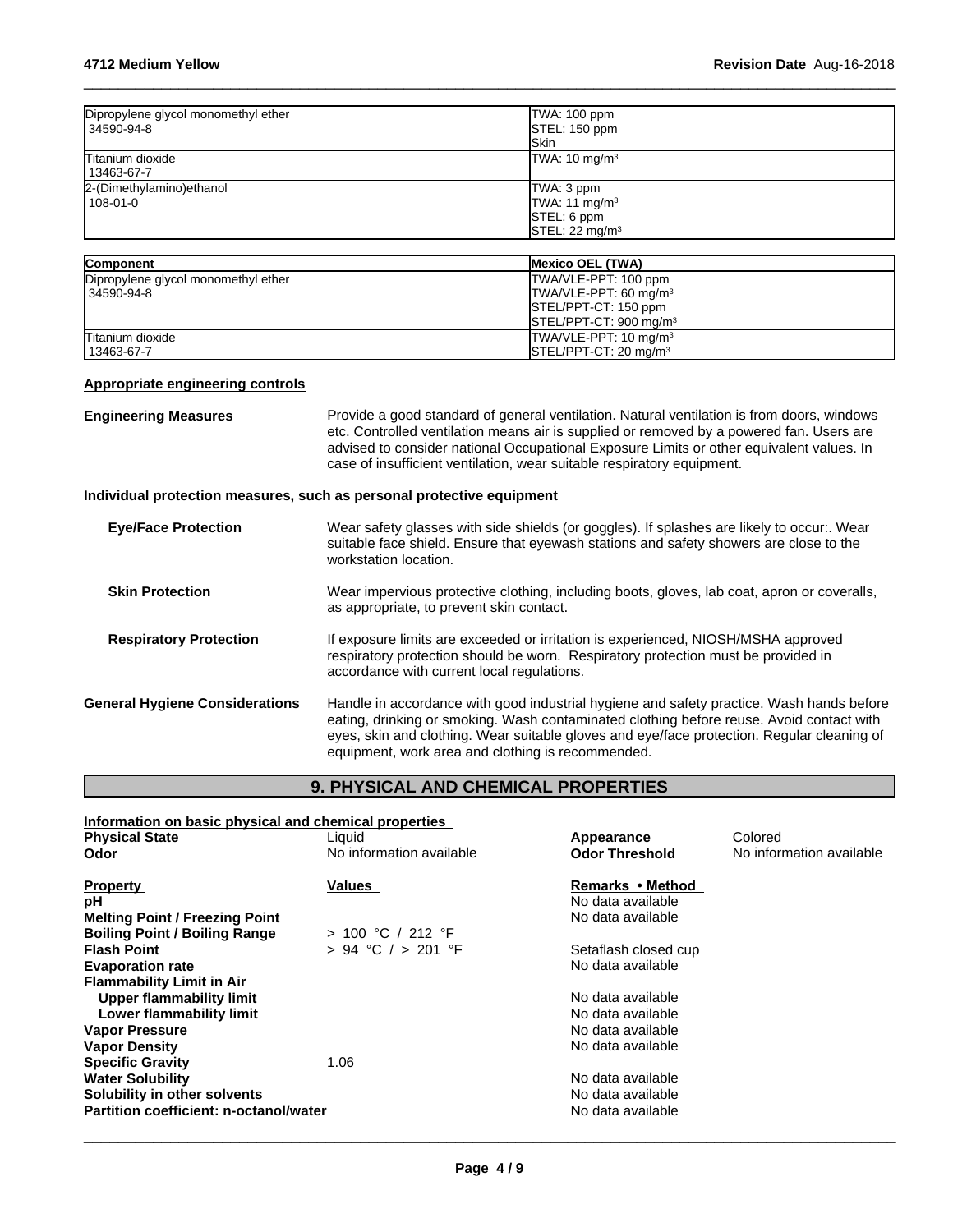| <b>Autoignition Temperature</b><br><b>Decomposition temperature</b><br><b>Kinematic viscosity</b><br><b>Dynamic viscosity</b> |                                                             | No data available<br>No data available<br>No data available<br>No data available |                                           |
|-------------------------------------------------------------------------------------------------------------------------------|-------------------------------------------------------------|----------------------------------------------------------------------------------|-------------------------------------------|
| <b>Explosive Properties</b><br><b>Oxidizing Properties</b>                                                                    | No data available<br>No data available                      |                                                                                  |                                           |
| <b>Other Information</b>                                                                                                      |                                                             |                                                                                  |                                           |
| <b>Photochemically Reactive</b><br>Weight Per Gallon (Ibs/gal)                                                                | <b>No</b><br>8.88                                           |                                                                                  |                                           |
| VOC by weight %<br>(less water)<br>18.95                                                                                      | VOC by volume %<br>(less water)<br>No information available | VOC Ibs/gal<br>(less water)<br>1.68                                              | VOC grams/liter<br>(less water)<br>201.55 |
| Volatile by weight<br>(including Water)<br>59.72                                                                              | Water by<br>weight<br>51.09                                 |                                                                                  |                                           |

### **10. STABILITY AND REACTIVITY**

#### **Reactivity**

No information available.

#### **Chemical stability**

Stable under normal conditions.

#### **Possibility of Hazardous Reactions**

None under normal processing.

#### **Conditions to avoid**

Keep away from open flames, hot surfaces and sources of ignition. Do not freeze.

#### **Incompatible materials**

Strong acids. Strong bases. Strong oxidizing agents. Reducing agent.

### **Hazardous Decomposition Products**

Thermal decomposition can lead to release of irritating gases and vapors. Carbon dioxide (CO2). Carbon monoxide.

### **11. TOXICOLOGICAL INFORMATION**

#### **Information on likely routes of exposure**

| <b>Inhalation</b>   | Specific test data for the substance or mixture is not available. |
|---------------------|-------------------------------------------------------------------|
| <b>Eve Contact</b>  | Specific test data for the substance or mixture is not available. |
| <b>Skin Contact</b> | Specific test data for the substance or mixture is not available. |
| Ingestion           | Specific test data for the substance or mixture is not available. |

| Component                                         | <b>Oral LD50</b>             |
|---------------------------------------------------|------------------------------|
| Dipropylene glycol monomethyl ether<br>34590-94-8 | $= 5.35$ g/kg (Rat)          |
| Titanium dioxide<br>l 13463-67-7                  | $> 10000$ mg/kg (Rat)        |
| 2-(Dimethylamino) ethanol<br>108-01-0             | $= 1803 \text{ mg/kg}$ (Rat) |
| <b>Additive</b>                                   | $= 1470$ mg/kg (Rat)         |

| <b>IDermal LD50</b>     |
|-------------------------|
| $= 9500$ mg/kg (Rabbit) |
| $= 1220$ mg/kg (Rabbit) |
|                         |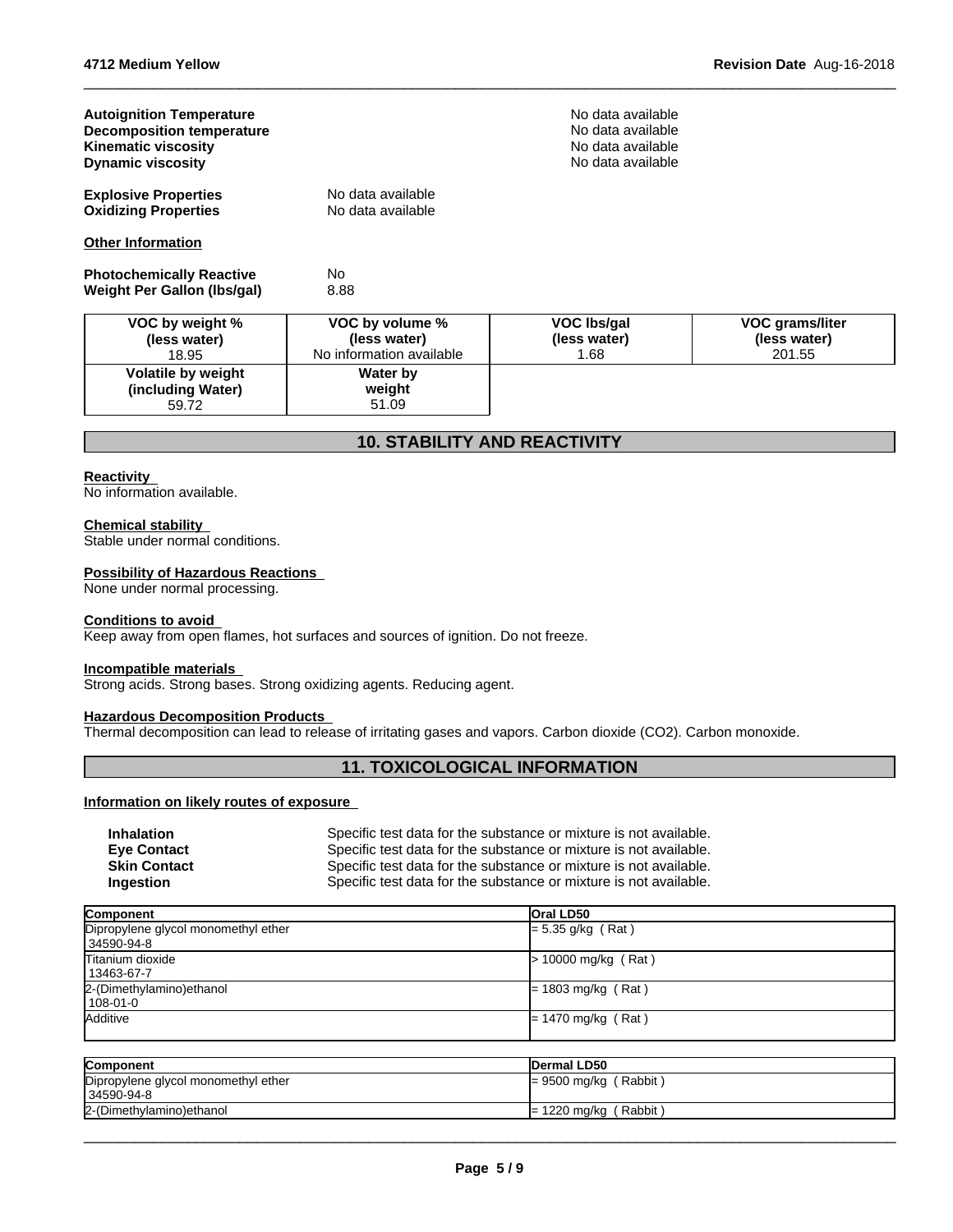| $R = 1$  | <b>Balcalation LOFO</b> |
|----------|-------------------------|
|          |                         |
|          |                         |
| Additive | $>$ 2000 mg/kg (Rat)    |
| 108-01-0 |                         |
|          |                         |

| <b>Component</b>          | <b>Inhalation LC50</b>  |
|---------------------------|-------------------------|
| 2-(Dimethylamino) ethanol | $= 1641$ ppm (Rat) 4 h  |
| 108-01-0                  |                         |
| <b>Additive</b>           | $= 0.67$ mg/L (Rat) 4 h |
|                           | $= 0.63$ mg/L (Rat) 4 h |
|                           | $= 0.99$ mg/L (Rat) 4 h |

#### **Information on toxicological effects**

| <b>Symptoms</b>                  | Specific test data for the substance or mixture is not available.                                                                                |
|----------------------------------|--------------------------------------------------------------------------------------------------------------------------------------------------|
|                                  | Delayed and immediate effects as well as chronic effects from short and long-term exposure                                                       |
| <b>Skin corrosion/irritation</b> | Specific test data for the substance or mixture is not available. Causes skin irritation (pain,<br>redness and swelling). (based on components). |
| Eye damage/irritation            | Specific test data for the substance or mixture is not available. Causes serious eye irritation.<br>(based on components).                       |
| <b>Irritation</b>                | Specific test data for the substance or mixture is not available.                                                                                |
| <b>Corrosivity</b>               | Specific test data for the substance or mixture is not available.                                                                                |
| <b>Sensitization</b>             | Specific test data for the substance or mixture is not available. May cause an allergic skin<br>reaction. (based on components).                 |
| <b>Mutagenic Effects</b>         | Specific test data for the substance or mixture is not available.                                                                                |
| <b>Carcinogenic effects</b>      | Specific test data for the substance or mixture is not available.                                                                                |
| <b>Reproductive Effects</b>      | Specific test data for the substance or mixture is not available.                                                                                |
| <b>STOT - single exposure</b>    | Specific test data for the substance or mixture is not available.                                                                                |
| <b>STOT - repeated exposure</b>  | Specific test data for the substance or mixture is not available.                                                                                |
| <b>Chronic Toxicity</b>          | Specific test data for the substance or mixture is not available                                                                                 |
| <b>Aspiration hazard</b>         | Specific test data for the substance or mixture is not available.                                                                                |
| Carcinogenicity                  | The table below indicates whether each agency has listed any ingredient as a carcinogen.                                                         |

| Component<br>""            | <b>IIARC</b> |
|----------------------------|--------------|
| <b>Titanium</b><br>dioxide | 2E<br>Group  |
| 13463-67-7                 |              |

| Componen<br>.             | 20118<br>אחכש |
|---------------------------|---------------|
| Titanium dioxide          |               |
| – 67-7ه کې<br>113463<br>՝ |               |

#### **Numerical measures of toxicity - Product Information**

| <b>Unknown Acute Toxicity</b> | 0 % of the mixture consists of ingredient(s) of unknown toxicity |  |
|-------------------------------|------------------------------------------------------------------|--|
|-------------------------------|------------------------------------------------------------------|--|

**The following values are calculated based on chapter 3.1 of the GHS document**

| <b>ATEmix (dermal)</b>               | 93.709.00 |
|--------------------------------------|-----------|
| <b>ATEmix (inhalation-dust/mist)</b> | 68.20     |
| ATEmix (inhalation-vapor)            | 458.00    |

## **12. ECOLOGICAL INFORMATION**

#### **Ecotoxicity**

Specific test data for the substance or mixture is not available. Harmful to aquatic life with long lasting effects. (based on components).

0 % of the mixture consists of component(s) of unknown hazards to the aquatic environment

| <b>Com</b><br>--<br>11 C I I L       | plants<br>                                                                                                  |
|--------------------------------------|-------------------------------------------------------------------------------------------------------------|
| $2-(D)$<br>---<br><b></b><br>ethano. | --<br>25<br>35 ma/L<br><b>.</b><br>™แร<br>⊃icatus: ·<br>_<br>эu<br>,,,,,, <del>,</del> ,,,<br>ີ<br>_<br>. . |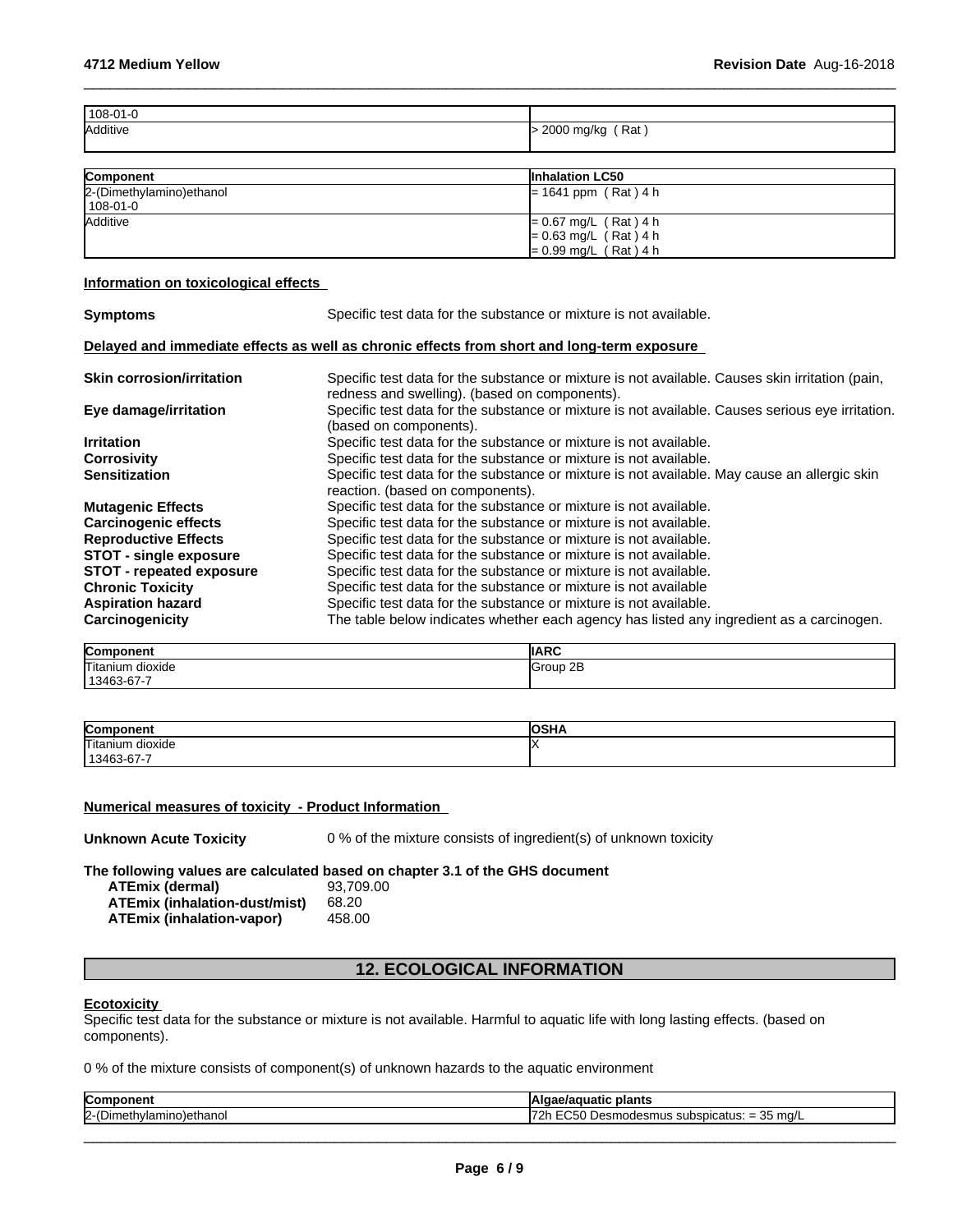| 108-01-0                                          |                                                                                                                                                                                                                                                         |
|---------------------------------------------------|---------------------------------------------------------------------------------------------------------------------------------------------------------------------------------------------------------------------------------------------------------|
|                                                   |                                                                                                                                                                                                                                                         |
| Component                                         | <b>IFish</b>                                                                                                                                                                                                                                            |
| Dipropylene glycol monomethyl ether<br>34590-94-8 | 96h LC50 Pimephales promelas: > 10000 mg/L (static)                                                                                                                                                                                                     |
| 2-(Dimethylamino) ethanol<br>108-01-0             | $96h$ LC50 Pimephales promelas: = 81 mg/L (static)                                                                                                                                                                                                      |
| Additive                                          | 96h LC50 Oncorhynchus mykiss: 0.049 - 0.079 mg/L<br>(flow-through)<br>96h LC50 Pimephales promelas: 0.18 - 0.23 mg/L (flow-through)<br>96h LC50 Oncorhynchus mykiss: 0.05 - 0.089 mg/L<br>96h LC50 Lepomis macrochirus: 0.14 - 0.32 mg/L (flow-through) |

| <b>Component</b>                    | <b>ICrustacea</b>                       |
|-------------------------------------|-----------------------------------------|
| Dipropylene glycol monomethyl ether | 48h LC50 Daphnia magna: $= 1919$ mg/L   |
| 34590-94-8                          |                                         |
| 2-(Dimethylamino)ethanol            | $ 48h$ EC50 Daphnia magna: = 98.77 mg/L |
| l 108-01-0                          |                                         |

#### **Persistence and Degradability**

No information available.

#### **Bioaccumulation**

No information available

| Component                           | <b>Partition coefficient</b> |
|-------------------------------------|------------------------------|
| Dipropylene glycol monomethyl ether | -0.064                       |
| 34590-94-8                          |                              |
| 2-(Dimethylamino) ethanol           | l-0.55                       |
| 108-01-0                            |                              |

#### **Other adverse effects**

No information available

### **13. DISPOSAL CONSIDERATIONS**

| Waste treatment methods                                 |                                                                                                                                                                                                                                                                                                                                                                                                                                                                                                                                                 |
|---------------------------------------------------------|-------------------------------------------------------------------------------------------------------------------------------------------------------------------------------------------------------------------------------------------------------------------------------------------------------------------------------------------------------------------------------------------------------------------------------------------------------------------------------------------------------------------------------------------------|
| Waste Disposal Methods                                  | Contain and dispose of waste according to local regulations.                                                                                                                                                                                                                                                                                                                                                                                                                                                                                    |
| Contaminated Packaging                                  | Empty containers should be taken to an approved waste handling site for recycling or<br>disposal.                                                                                                                                                                                                                                                                                                                                                                                                                                               |
|                                                         | <b>14. TRANSPORT INFORMATION</b>                                                                                                                                                                                                                                                                                                                                                                                                                                                                                                                |
| Note:                                                   | This information is not intended to convey all specific transportation requirements relating to<br>this product. Transportation classifications may vary by container volume and may be<br>influenced by regional or country variations in regulations. Additional transportation<br>information can be found in the specific regulations for your mode of transportation. It is the<br>responsibility of the transporting organization to follow all applicable laws, regulations and<br>rules relating to the transportation of the material. |
| DOT<br><b>Proper Shipping Name</b>                      | Not regulated<br>Printing Ink                                                                                                                                                                                                                                                                                                                                                                                                                                                                                                                   |
| ICAO / IATA / IMDG / IMO<br><b>Proper Shipping Name</b> | Not Regulated<br>Printing Ink                                                                                                                                                                                                                                                                                                                                                                                                                                                                                                                   |

## **15. REGULATORY INFORMATION**

### **International Inventories**

All components are listed on the TSCA Inventory. For further information, please contact:. Supplier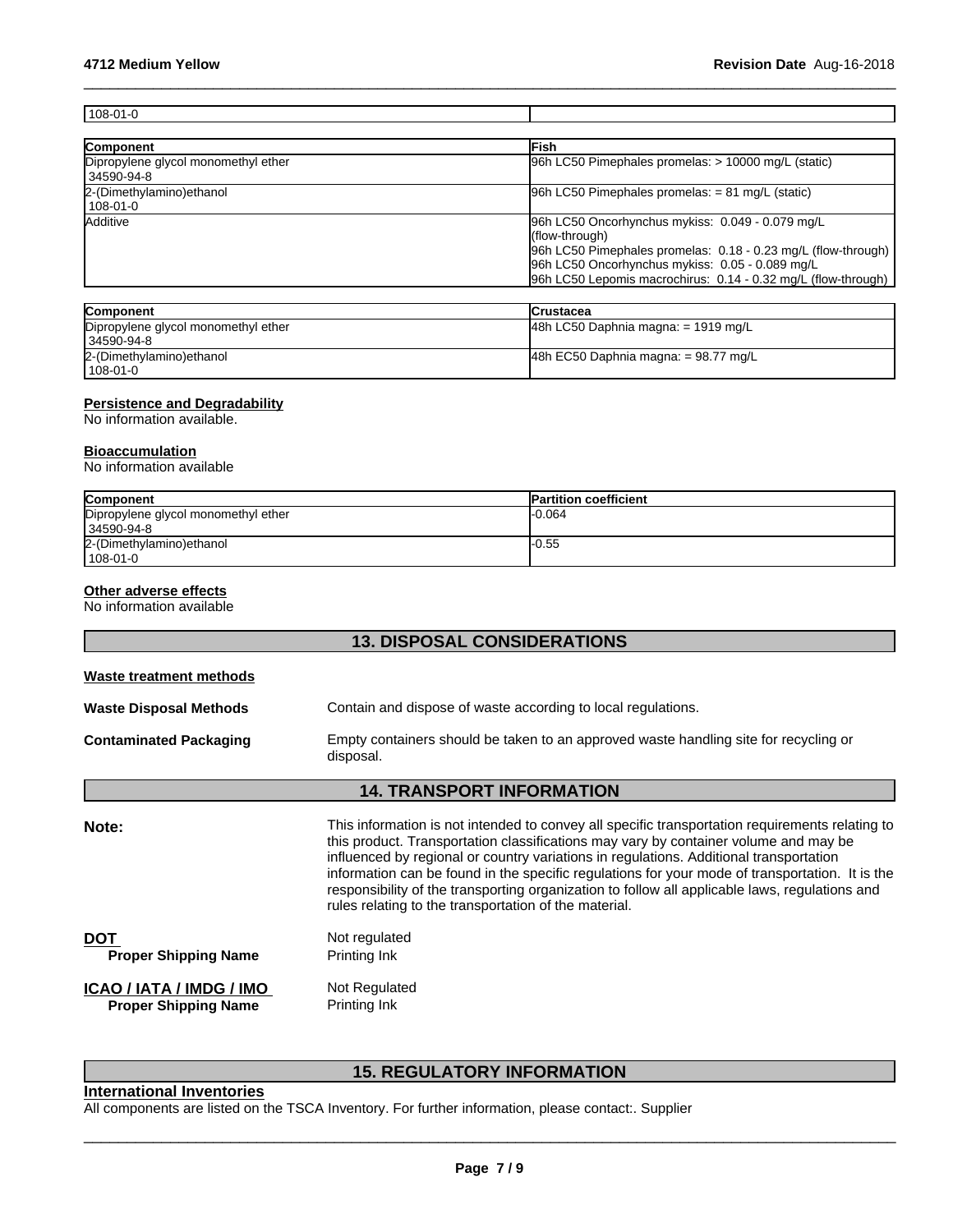(manufacturer/importer/downstream user/distributor).

#### **U.S. Federal Regulations**

#### **SARA 313**

Section 313 of Title III of the Superfund Amendments and Reauthorization Act of 1986 (SARA). This product contains a chemical or chemicals which are subject to the reporting requirements of the Act and Title 40 of the Code of Federal Regulations, Part 372.

 $\_$  ,  $\_$  ,  $\_$  ,  $\_$  ,  $\_$  ,  $\_$  ,  $\_$  ,  $\_$  ,  $\_$  ,  $\_$  ,  $\_$  ,  $\_$  ,  $\_$  ,  $\_$  ,  $\_$  ,  $\_$  ,  $\_$  ,  $\_$  ,  $\_$  ,  $\_$  ,  $\_$  ,  $\_$  ,  $\_$  ,  $\_$  ,  $\_$  ,  $\_$  ,  $\_$  ,  $\_$  ,  $\_$  ,  $\_$  ,  $\_$  ,  $\_$  ,  $\_$  ,  $\_$  ,  $\_$  ,  $\_$  ,  $\_$  ,

| <b>Component</b>                                      | <b>CAS-No</b>               | Weight % | <b>CAD</b><br>-949<br>Thresholo |
|-------------------------------------------------------|-----------------------------|----------|---------------------------------|
|                                                       |                             |          | <b>Values</b>                   |
| Dipropylene<br>l ether<br>l monomethvl<br>uvee.<br>v. | 3450 <sup>o</sup><br>)-Q4-S |          | .                               |

#### **Clean Air Act,Section 112 Hazardous Air Pollutants (HAPs) (see 40 CFR 61)**

This product contains the following substances which are listed hazardous air pollutants (HAPS) under Section 112 of the Clean Air Act:.

| Component                           | <b>CAS-No</b> | Weight %                 |
|-------------------------------------|---------------|--------------------------|
| Dipropylene glycol monomethyl ether | 34590-94-8    | $\overline{\phantom{0}}$ |
| Diethylene glycol monobutyl ether   | 112-34-5      | .U.S                     |
| Ethylene glycol                     | 107-21-1      | U.5                      |

### **U.S. State Regulations**

| Component                           | <b>Massachusetts</b><br><b>Right To Know</b> |
|-------------------------------------|----------------------------------------------|
| Dipropylene glycol monomethyl ether |                                              |
| 34590-94-8                          |                                              |
| Titanium dioxide                    |                                              |
| 13463-67-7                          |                                              |
| 2-(Dimethylamino) ethanol           |                                              |
| 108-01-0                            |                                              |

| Component                           | <b>IMinnesota</b><br><b>Right To Know</b> |
|-------------------------------------|-------------------------------------------|
| Dipropylene glycol monomethyl ether |                                           |
| 34590-94-8                          |                                           |
| Titanium dioxide                    |                                           |
| 13463-67-7                          |                                           |

| Component                           | New Jersey<br><b>Right To Know</b> |
|-------------------------------------|------------------------------------|
| Dipropylene glycol monomethyl ether |                                    |
| 34590-94-8                          |                                    |
| Titanium dioxide                    |                                    |
| 13463-67-7                          |                                    |
| 2-(Dimethylamino) ethanol           |                                    |
| $108 - 01 - 0$                      |                                    |
| Additive                            |                                    |
|                                     |                                    |

| Component                           | Pennsylvania<br><b>Right To Know</b> |
|-------------------------------------|--------------------------------------|
| Dipropylene glycol monomethyl ether |                                      |
| 34590-94-8                          |                                      |
| Titanium dioxide                    |                                      |
| 13463-67-7                          |                                      |
| 2-(Dimethylamino) ethanol           |                                      |
| 108-01-0                            |                                      |

#### **California Prop. 65**

This product contains chemical(s) known to the State of California to cause cancer and/or to cause birth defects or other reproductive harm

| .                             |                                   |
|-------------------------------|-----------------------------------|
| <b>Com</b><br>-               | .<br><b>AF</b><br>6.<br>40IO<br>н |
| −−<br>'l itani∖<br><br>iuxiue | .                                 |